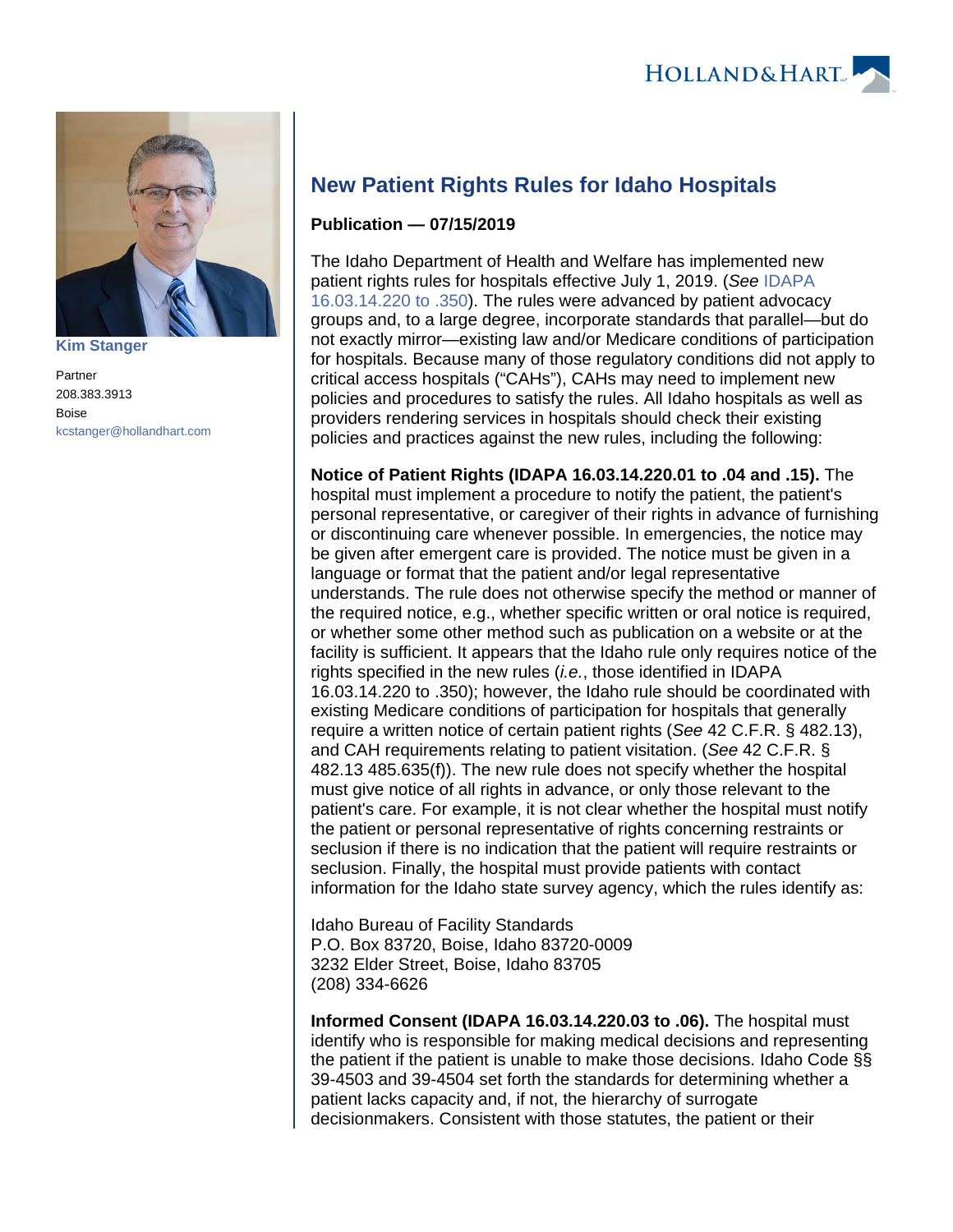**HOLLAND&HART** 

personal representative has a right to make informed decisions regarding the patient's care, to be informed of the patient's health status, to be involved in care planning and treatment, and to request or refuse treatment; however, this right does not allow the patient to demand treatment or services that are medically necessary or inappropriate. Other Idaho statutes address whether care may be withdrawn or withheld over the objection of the patient or their surrogate. (See, e.g., I.C. §§ 39-4513 and 39-4514).

**Documenting Informed Consent (IDAPA 16.03.14.220.06).** Although I.C. § 39-4507 states, "[i]t is not essential to the validity of any consent for the furnishing of hospital, medical, dental or surgical care, treatment or procedures that the consent be in writing or any other specific form of expression…", the new DHW rules require that the hospital obtain written consent for general treatment at the hospital. If the hospital is not able to obtain this consent, the reasons must be documented. In addition to the general consent, the hospital must obtain an informed written consent from each patient or the patient's representative for the provision of specific medical and/or surgical care except in medical emergencies. The consent must include an explanation of risks, benefits, and alternatives for high-risk procedures, sedation, and other procedures or services as defined by the hospital's governing body. The rule appears to impose a standard that is more specific and may differ from that set forth in I.C. § 39-4506, which states:

Consent, or refusal to consent, for the furnishing of health care, treatment or procedures shall be valid in all respects if the person giving or refusing the consent is sufficiently aware of pertinent facts respecting the need for, the nature of, and the significant risks ordinarily attendant upon such a person receiving such care, as to permit the giving or withholding of such consent to be a reasonably informed decision. Any such consent shall be deemed valid and so informed if the health care provider to whom it is given or by whom it is secured has made such disclosures and given such advice respecting pertinent facts and considerations as would ordinarily be made and given under the same or similar circumstances, by a like health care provider of good standing practicing in the same community.

As a practical matter, the hospital and CAH conditions of participation already impose fairly specific and more detailed requirements for documenting informed consent, so the new Idaho statute should not drastically change hospital practices.

**Advance Directives (IDAPA 16.03.14.220.07).** Consistent with the federal Patient Self-Determination Act and Medicare conditions of participation (see, e.g., 42 C.F.R. §§ 482.13(b) and 483.10(b)), the new rules confirm that the patient has the right to formulate advance directives and to have hospital staff and practitioners comply with these directives. The hospital must document whether the patient has an advance directive. If the patient has an advance directive, the hospital must document what it includes. If the patient does not have an advance directive, the hospital must offer the patient assistance to create one and document the patient's response.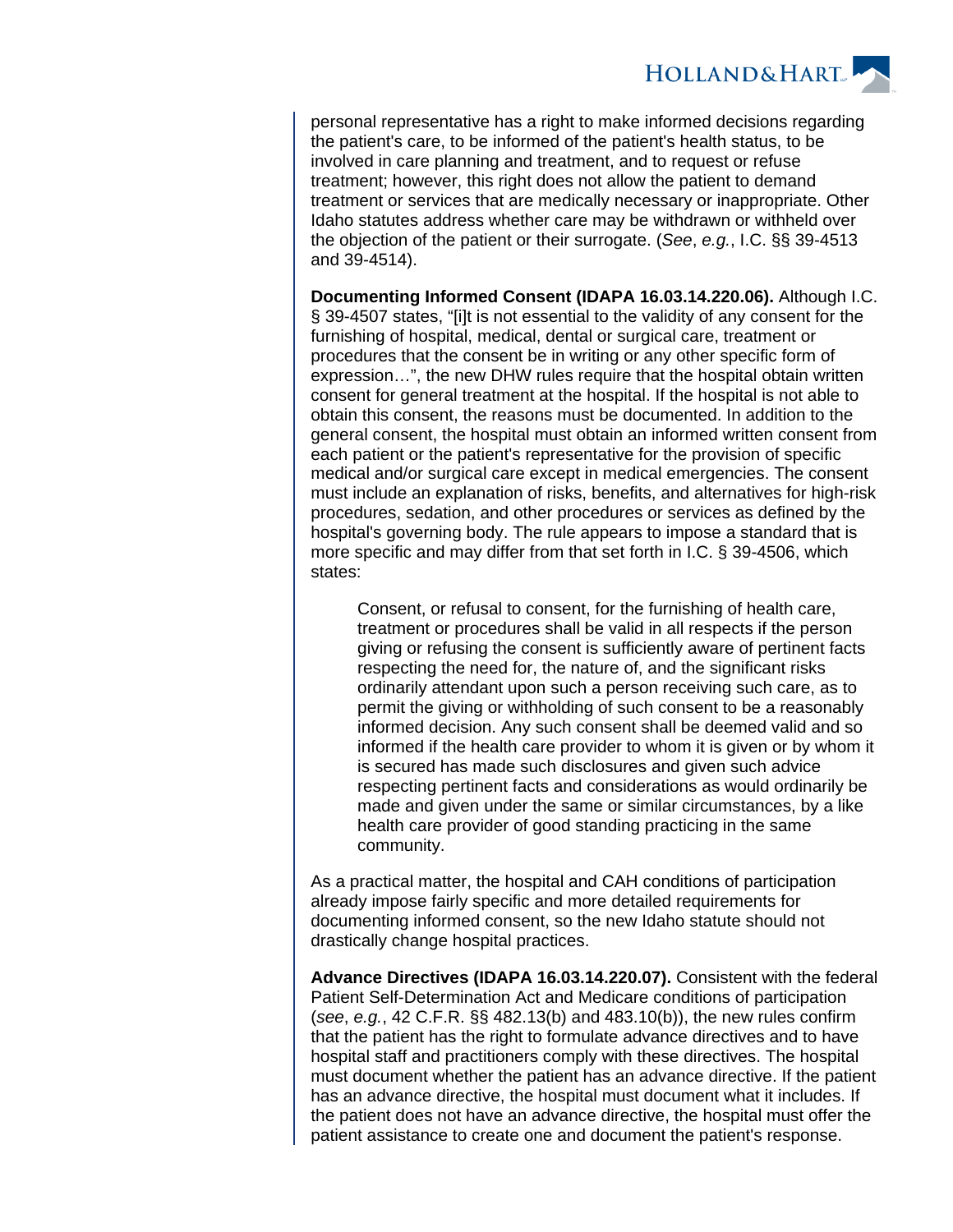

Idaho Code §§ 39-4509 to 39-4515 address advance directives, including living wills, durable powers of attorney for health care, and POSTs; however, these are not the only valid method by which a patient may express their treatment wishes. "Any authentic expression of a person's wishes with respect to health care should be honored." (I.C. § 39-4509(3)).

**Privacy (IDAPA 16.03.14.220.08 and .09).** The new rules address at length a patient's right to privacy, including the right to privacy during personal care. Any determination that the patient must be continuously observed for safety reasons must be based on an individualized assessment and be part of the patient's plan of care. The patient has the right to meet privately with his or her attorney, practitioners, and representatives of the state protection agencies or advocacy groups.

**Video and Audio Monitoring and Recording (IDAPA 16.03.14.220.09).**  The hospital must have policies and procedures when it uses continued observation of patients and/or video recording of patients. The hospital must obtain the patient's or patient's legal representative's written consent for video or audio recording except in common areas, and such recordings must be included as part of the patient's medical record except recording in common areas. Monitors used for observing patients must not be visible or audible to unauthorized persons. When patients are video monitored, the hospital must turn the camera off or utilize an electronic privacy option during personal care where the patient may be exposed, such as bathing, dressing, and toileting. Monitoring during these times must be done by staff members in person. Video and audio monitoring and recording must also be turned off during meetings with the patient and an attorney, a practitioner, state protection agencies or advocacy groups. Closed circuit television may be used to monitor common areas when signs are clearly posted that video monitoring or video recording is occurring.

**Patient Safety (IDAPA 16.03.14.11 and .12).** The patient has the right to receive care in a safe setting and free from abuse, neglect, and harassment. If hospital staff become aware of potential abuse or neglect of a patient, the hospital must protect the patient from future harm and report suspicions to the appropriate legal entity. Idaho statutes address reporting of child or vulnerable adult abuse or neglect to state agencies or law enforcement (see, e.g., I.C. §§ 16-1605 and 39-5303), but it is not entirely clear to which "legal entity" other non-criminal forms of adult abuse or neglect should be reported.

**Patient Access to Records (IDAPA 16.03.14.13 and .14).** Consistent with HIPAA, the patient has the right to the confidentiality of his or her clinical records and the right to access their records; however, the new rules require that the hospital allow the patient to access information contained in his or her clinical records within three (3) business days. HIPAA would allow the hospital up to thirty (30) days to respond to a request for records. (45 C.F.R. § 164.524(b)(2)).

In addition, HIPAA allows the hospital to decline access in certain situations, including situations where the information was obtained from another under a promise of confidentiality or where the practitioner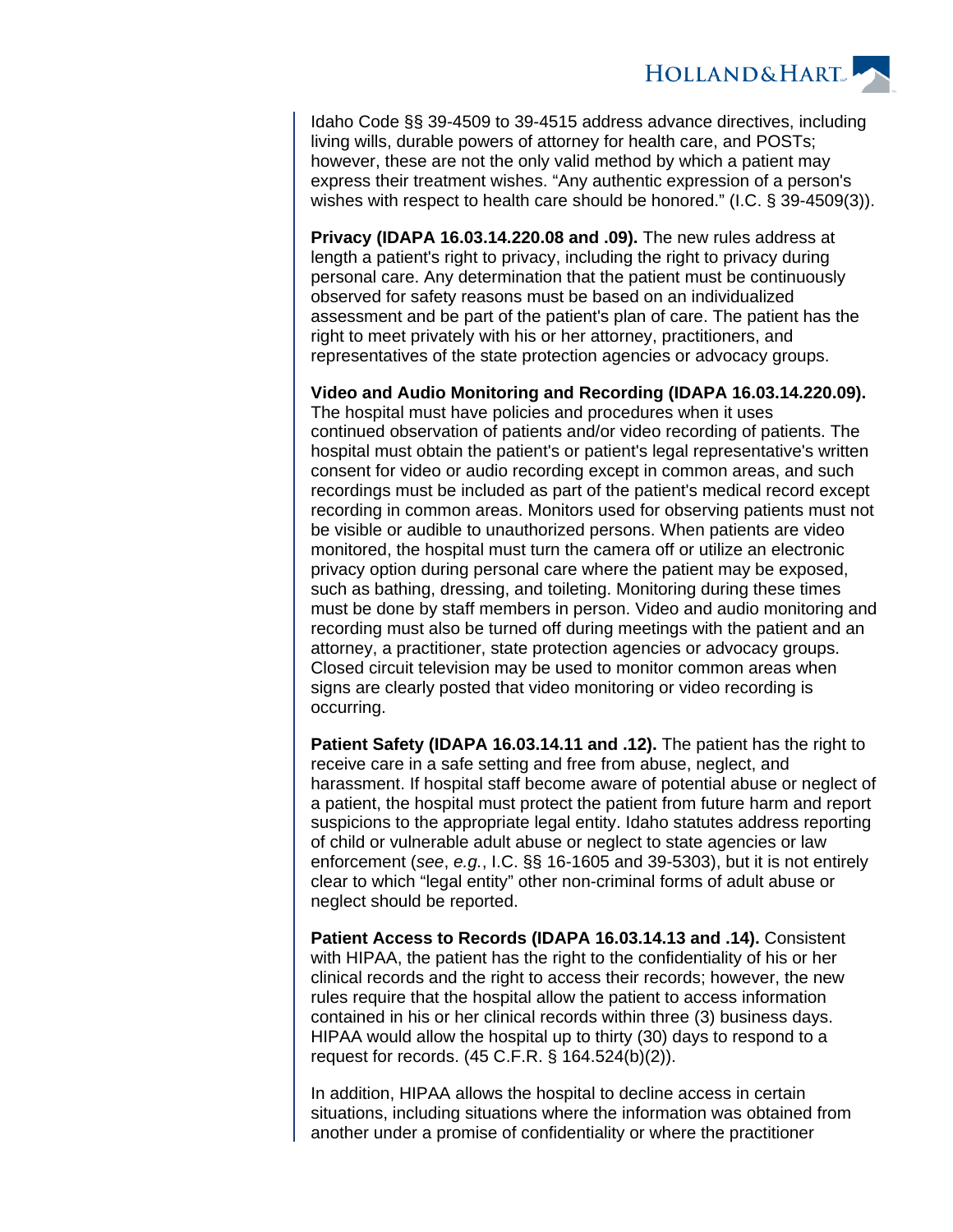

determines that it is not in the patient's best interest to disclose the information. (Id. at § 164.524(a)(2)-(3)). It is not clear whether DHW would respect these exceptions to the right of access. Consistent with HIPAA, the patient may request their clinical records in hard copy or electronic format. When the patient requests the information electronically, the hospital must provide it on a currently popular media storage device, and the information must be provided in a coherent format. Under the new rules, the hospital may not charge the patient a rate for copies that is higher than that of the local library. Under HIPAA, however, the hospital may not charge the patient more than a reasonable fee based on its actual labor costs in creating and delivering the records (but not identifying, retrieving, or compiling them), the cost of supplies for creating the paper copy or electronic media, and postage. (See id. at § 164.524(c)(4)). The net effect is that the hospital may only charge the lesser of the amounts allowed by HIPAA or what the local library would charge. For more information concerning HIPAA and the patient's right to access information, see [https://www.hhs.gov/hipaa/for-](https://www.hhs.gov/hipaa/for-professionals/privacy/guidance/access/index.html)

[professionals/privacy/guidance/access/index.html\)](https://www.hhs.gov/hipaa/for-professionals/privacy/guidance/access/index.html).

**Patient Grievances (IDAPA 16.03.04.225).** The hospital must establish and explain to its patients the hospital's grievance process by which the patient may submit a formal, informal, written or verbal complaint. If not resolved at the time of the complaint, the complaint must be treated as a grievance, investigated, and documented. The hospital's process must specify the time for review and response to the grievance. The hospital must provide a written notice of its decision that contains the name of the hospital contact person; the steps taken to investigate the grievance; and the results of the grievance process.

**Restraints and Seclusion (IDAPA 16.03.14.230 to .234).** The new rules contain lengthy and detailed requirements for restraints and seclusion which generally track the Medicare conditions of participation for hospitals. (See 42 C.F.R. 482.13(e)). In addition, Idaho now requires that all hospitals—including CAHs—have a written restraint and seclusion policy that incorporates the regulatory requirements, including but not limited to specifying which personnel may assess the need for restraint and seclusion; how the patient will be assessed; how the patient will be monitored; and how services will be rendered during the period of restraint or seclusion. Patients who are restrained but who are not violent or selfdestructive must be monitored at intervals not greater than fifteen (15) minutes. Patients who are restrained or secluded for violent or selfdestructive behavior must be monitored continuously. The new regulations contain fairly extensive documentation requirements for restraint or seclusion situations, as well as required training for staff. Idaho hospitals should review the new regulations carefully and compare them to their existing restraint and seclusion policies.

**Law Enforcement Restraints (IDAPA 16.03.14.229).** The new hospital rules do not apply to restraints applied by non-hospital employed or contracted law enforcement officials, including handcuffs, manacles, shackles or other restrictive devices; however, the rules confirm that use of such devices by hospital staff are not considered safe, appropriate health care restraint interventions. When law enforcement applies such restraints,